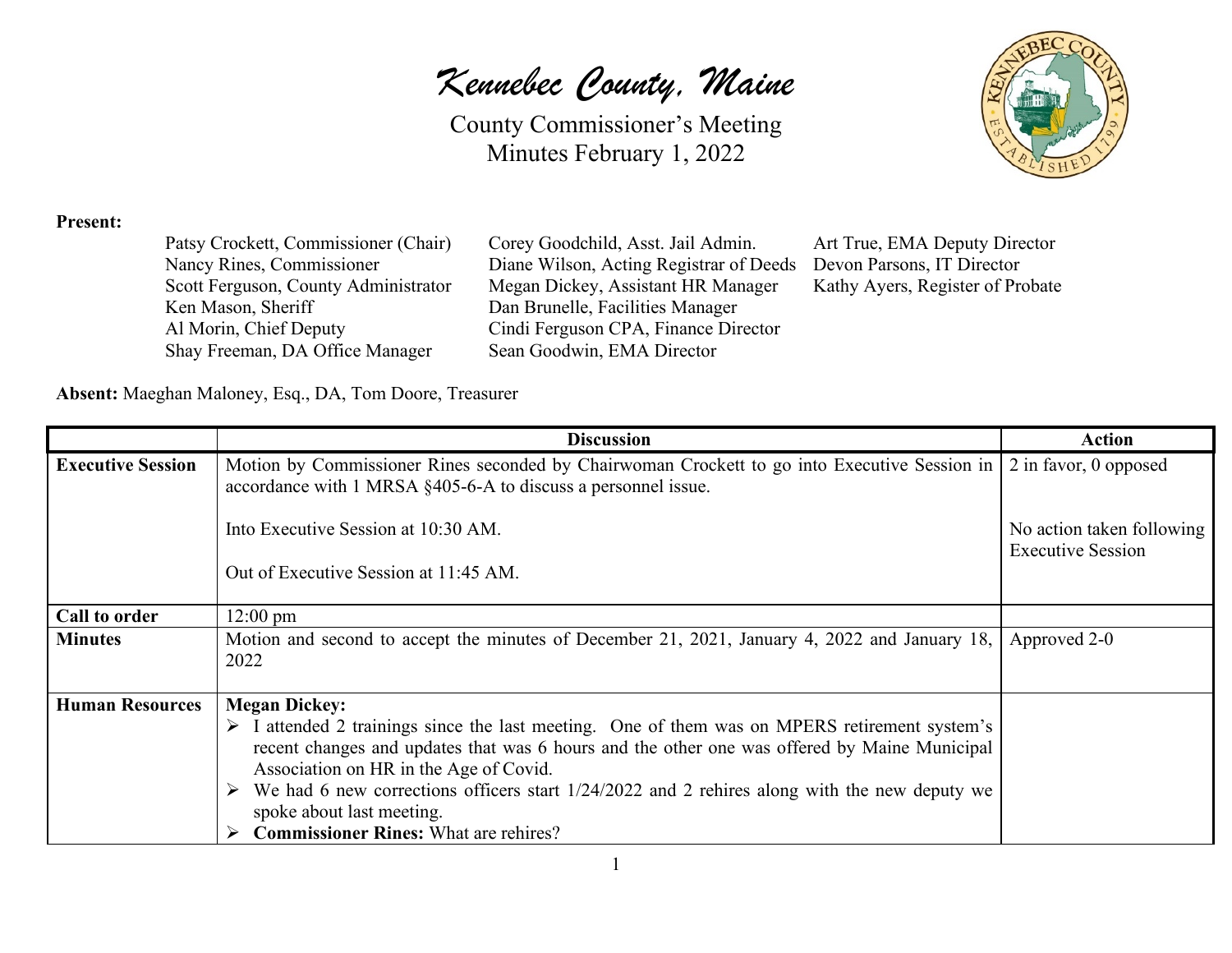

|                  | <b>Discussion</b>                                                                                                                                                                                                                                                                                                                                                                                                                                                                                                                                                                                                                                                                                                                                                                                                                                                                                                                                   | <b>Action</b> |
|------------------|-----------------------------------------------------------------------------------------------------------------------------------------------------------------------------------------------------------------------------------------------------------------------------------------------------------------------------------------------------------------------------------------------------------------------------------------------------------------------------------------------------------------------------------------------------------------------------------------------------------------------------------------------------------------------------------------------------------------------------------------------------------------------------------------------------------------------------------------------------------------------------------------------------------------------------------------------------|---------------|
|                  | $\triangleright$ Megan Dickey: People that have been with us and left but then chosen to come back to work for<br>the County again.                                                                                                                                                                                                                                                                                                                                                                                                                                                                                                                                                                                                                                                                                                                                                                                                                 |               |
| <b>Treasurer</b> | <b>Cindi Ferguson CPA, Finance Director:</b><br>$\triangleright$ We are 60% into FY 22 Budget.<br>$\triangleright$ General Fund is \$7,773,000 all invested in the Insured Cash Sweep account with Kennebec<br>Savings Bank. Recovery Cash Fund \$11,500,000 all invested in the Insured Cash Sweep account<br>with Kennebec Savings Bank. Our Investment Fund has \$2,102,000 that did drop again by \$8,000<br>but we have the meeting with Jacob Connolly February 15 <sup>th</sup> at 1:00PM.<br>$\triangleright$ There are 2 warrants that need signatures on them one is for Restitution that we pay out for the<br>District Attorney's Office and the other is a General Fund warrant.<br>$\triangleright$ We submitted the Annual Survey of Local Government Finance. This is used for things like<br>allocating ARPA Funds.<br>$\triangleright$ We had our first ARPA report due which was submitted this quarter. The report includes any |               |
| <b>Finance</b>   | expenditures associated with the ARPA grant. I know there has been pressure to expend these<br>funds but the final rule was issued not too long ago and it really reiterates our responsibility<br>regarding expenditures and their need to properly align with the rule. The role of the consultant in<br>making sure that the expenditures are in line with the final rule will be critical in insuring<br>distributions are appropriate, with appropriate documentation and to insure transparency.                                                                                                                                                                                                                                                                                                                                                                                                                                              |               |
| <b>Deeds</b>     | <b>Diane Wilson, Acting Register of Deeds:</b><br>$\triangleright$ Revenue is up \$21,000 this January (2022) in comparison to January 2021 and YTD we are up<br>\$41,000.<br>$\triangleright$ Chairwoman Crockett: Is everything going well over there?<br>$\triangleright$ Diane Wilson: Yes.<br>$\triangleright$ We have someone from Kofile coming tomorrow to update the computer programs that view our<br>digital reads. Jason will come over to help with the computer updates. They are going to call me<br>when the books are ready to be brought over. The shelves are already set up for them. They will<br>also go over the Commissioners Room documents to determine restoration needs.                                                                                                                                                                                                                                               |               |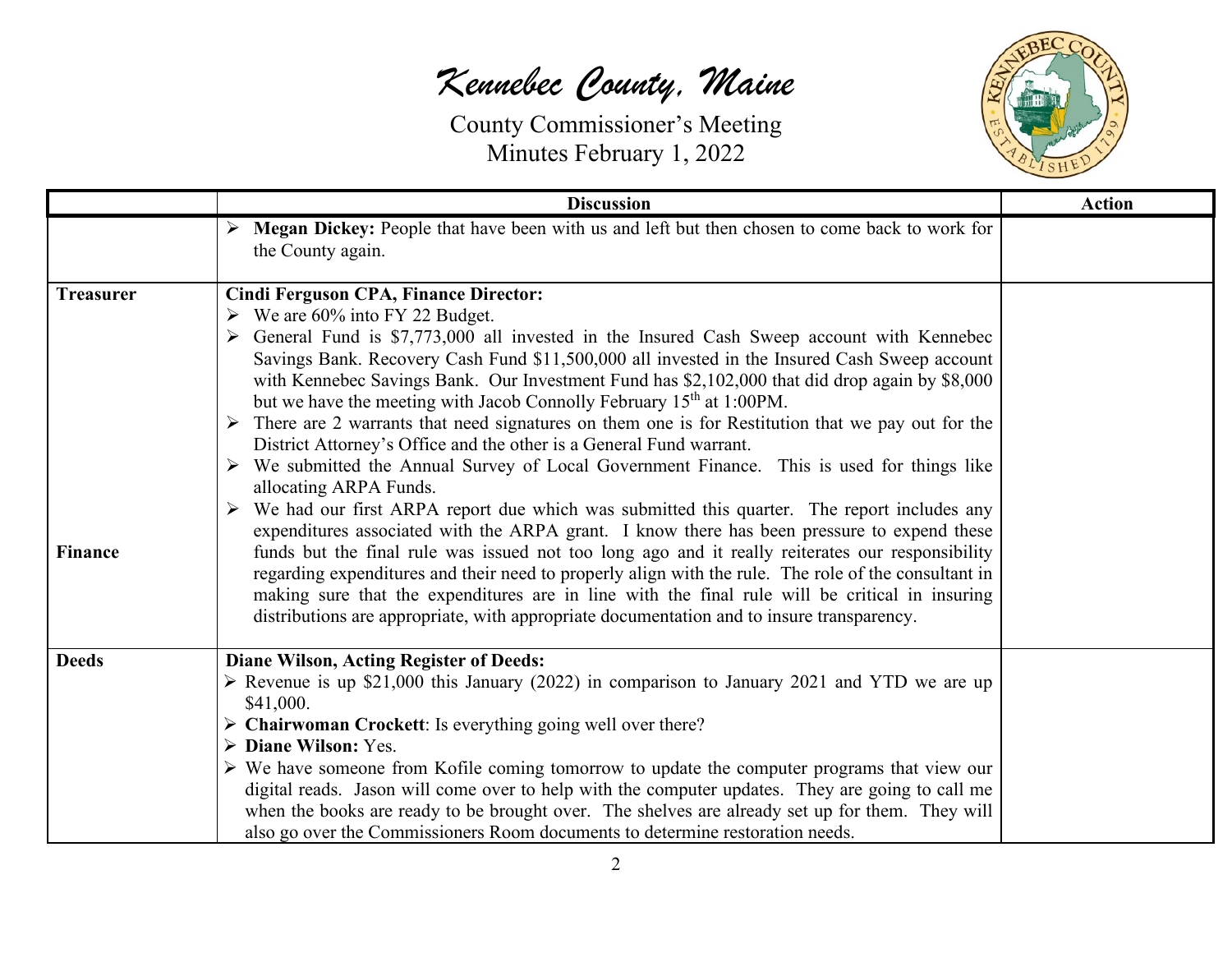

|                          | <b>Discussion</b>                                                                                                                                                                                                                                                                                                                                                                                                                                                                                                                                                                                                                                                                                                                                                                                                                                                                                                                                                                                                                                                                                                                                     | <b>Action</b> |
|--------------------------|-------------------------------------------------------------------------------------------------------------------------------------------------------------------------------------------------------------------------------------------------------------------------------------------------------------------------------------------------------------------------------------------------------------------------------------------------------------------------------------------------------------------------------------------------------------------------------------------------------------------------------------------------------------------------------------------------------------------------------------------------------------------------------------------------------------------------------------------------------------------------------------------------------------------------------------------------------------------------------------------------------------------------------------------------------------------------------------------------------------------------------------------------------|---------------|
|                          | Scott Ferguson: I had them prioritize what needs to be taken care of by worst to best shape.<br>$\triangleright$ Chairwoman Crockett: Can we use the some of the same funds since it is preservation?<br>$\triangleright$ Scott Ferguson: I'd have to look into it.<br>$\triangleright$ Cindi Ferguson: After we pay that bill of about \$359,000, we don't have much left in that fund.<br>Scott Ferguson: I'd like to thank EMA for their help over there. They took what was in that room<br>and moved it and they did a nice job.<br>$\triangleright$ Chairwoman Crockett: The new sign outside of the office looks really nice.                                                                                                                                                                                                                                                                                                                                                                                                                                                                                                                  |               |
| <b>District Attorney</b> | <b>Maeghan Maloney Esq., District Attorney: Absent</b><br><b>Shay Freeman, Office Manager:</b><br>$\triangleright$ Maeghan is in meeting to help figure out how to help catch <i>the court</i> up on their backlog.<br>Maeghan wanted me to let you know that <i>the DA's Office</i> is caught up and does not have a<br>backlog.<br>> UCD canceled all jury trials for February. They offered trials to people not pending any court<br>dates, but they had all plead already.<br>> The attorneys have dismissed all cases they can to avoid unneeded court cases.<br>$\triangleright$ The court is bringing back disposition conferences in September 2022<br>$\triangleright$ We held interviews for the Legal Secretary position, and it was great to have Megan there because<br>she was able to answer questions about benefits other related questions to employment with the<br>county. Unfortunately, we are re-advertising the Legal Secretary position as the person top two<br>candidates declined the position<br>$\triangleright$ Commissioner Rines: Why did they decline?<br>$\triangleright$ Shay Freeman: They said due to the pay. |               |
| <b>EMA</b>               | <b>Sean Goodwin, EMA Director:</b><br>$\triangleright$ The Armory Vaccination site is closing down as the numbers have dropped requiring vaccinations.<br>There are smaller places set up around the state but nothing close by.<br>> Chairwoman Crockett: Do you feel the armory was a huge success?<br>$\triangleright$ Sean Goodwin: I think it was a success. At the beginning of the clinic, they did a ton of                                                                                                                                                                                                                                                                                                                                                                                                                                                                                                                                                                                                                                                                                                                                   |               |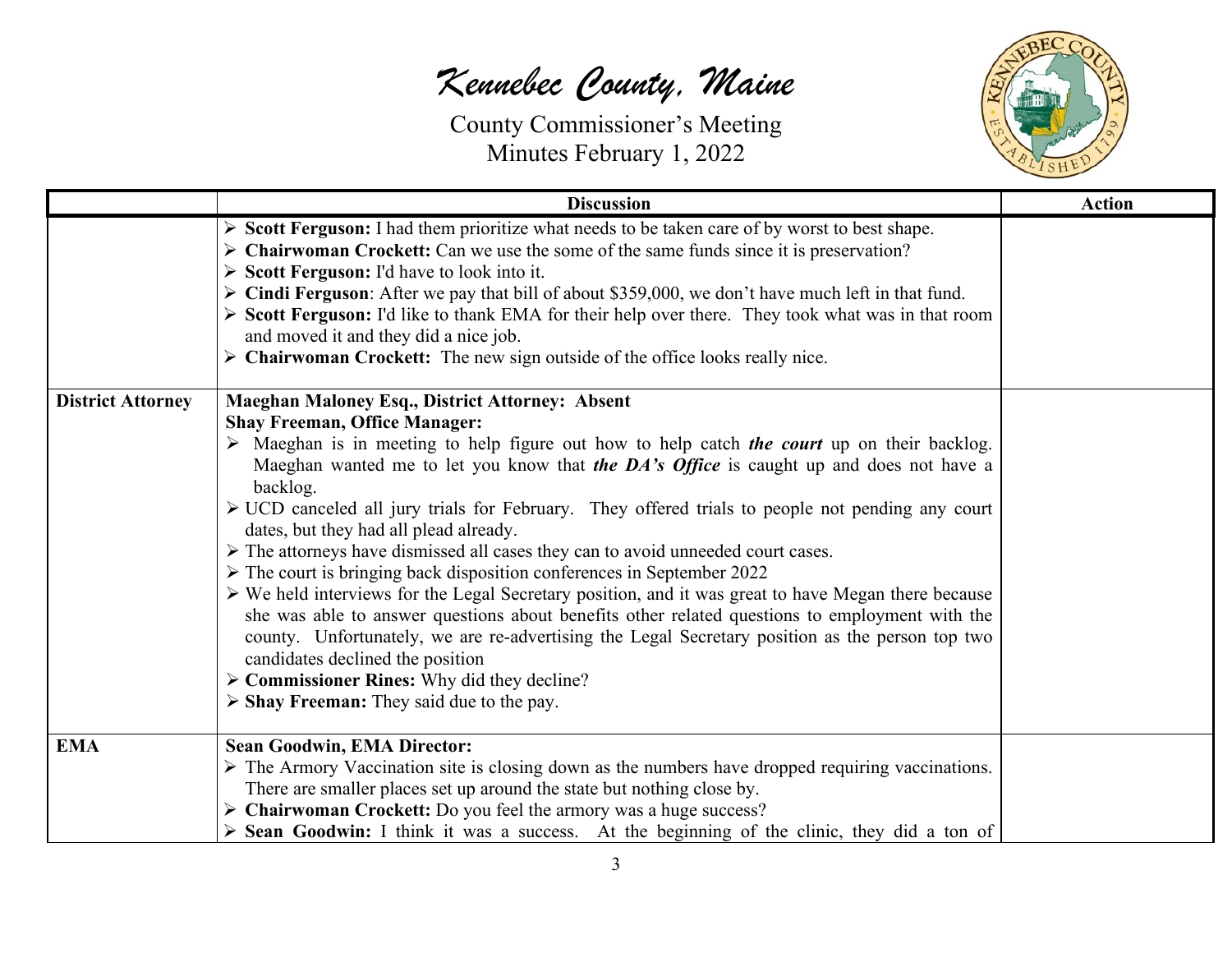

|                   | <b>Discussion</b>                                                                                                                                                                                                                                                                                                                                                                                                                                                                                                                                                                                                                                                                                                                                                                                                                                                                                                                                                                                                                                                                                                                                                                                                                                      | <b>Action</b> |
|-------------------|--------------------------------------------------------------------------------------------------------------------------------------------------------------------------------------------------------------------------------------------------------------------------------------------------------------------------------------------------------------------------------------------------------------------------------------------------------------------------------------------------------------------------------------------------------------------------------------------------------------------------------------------------------------------------------------------------------------------------------------------------------------------------------------------------------------------------------------------------------------------------------------------------------------------------------------------------------------------------------------------------------------------------------------------------------------------------------------------------------------------------------------------------------------------------------------------------------------------------------------------------------|---------------|
|                   | vaccinations, recently it died down. Maine General did a great job when they did vaccination<br>clinics at the Civic Center. Augusta Fire did a good job as well. We are in our $2nd$ week of<br>Homeland Security Grant request. We sent out a reminder this morning that this is going on and<br>that it closes February 15th.<br>$\triangleright$ We will take some of that money for our school planning.<br>$\triangleright$ Art got the radio room finished this morning.<br>$\triangleright$ Besides some files in the basement, we are all moved in.<br>$\triangleright$ Chairwoman Crockett: Where's the radio room?<br>> Sean Goodwin: It's in the old Commissioner's Room (Deeds building) to have it close to EMA<br>offices.<br>$\triangleright$ We are very pleased that you allowed us to move over there.<br>$\triangleright$ We are not over our budget with all the projects we had accomplished off our lists and Deeds.<br>> Scott Ferguson: We had a lot of EMA lockers in the basement in the Hill House that were also<br>moved out creating more space for the deputy's lockers, moving the lockers out of existing office<br>space.                                                                                           |               |
| <b>Facilities</b> | Dan Brunelle, Facilities Manager:<br>$\triangleright$ We just had the heat pump in the lobby fail due to freezing temperatures.<br>> The insurance claim for what happened at the Hill House a few weeks ago is in the \$35,000 range.<br>$\triangleright$ We lost 3 heat pumps and had a lot of plumbing that needed to be replaced.<br>$\triangleright$ I have been working on the inspection report that I said I would do and I would like to come to the<br>workshop to explain everything to you guys at length.<br>$\triangleright$ The elevator control panels (in all three buildings – Hill House, Courthouse and Jail) are no longer<br>made so that is another issue we are running into. This has been a problem for years coming and<br>now we are facing it. Every time Joe from Pine State comes, he brings it up so we did know about it<br>but now it's at the end of the life span. My suggestion is to redo the elevator in the jail because of<br>how vital it is to the jail. Food, medications and people travel those elevators multiple time per<br>day. Then do the other elevators over the next few years. It will be about \$500,000.<br><b>Chairwoman Crockett:</b> Is that for brand new elevators or just to fix them? |               |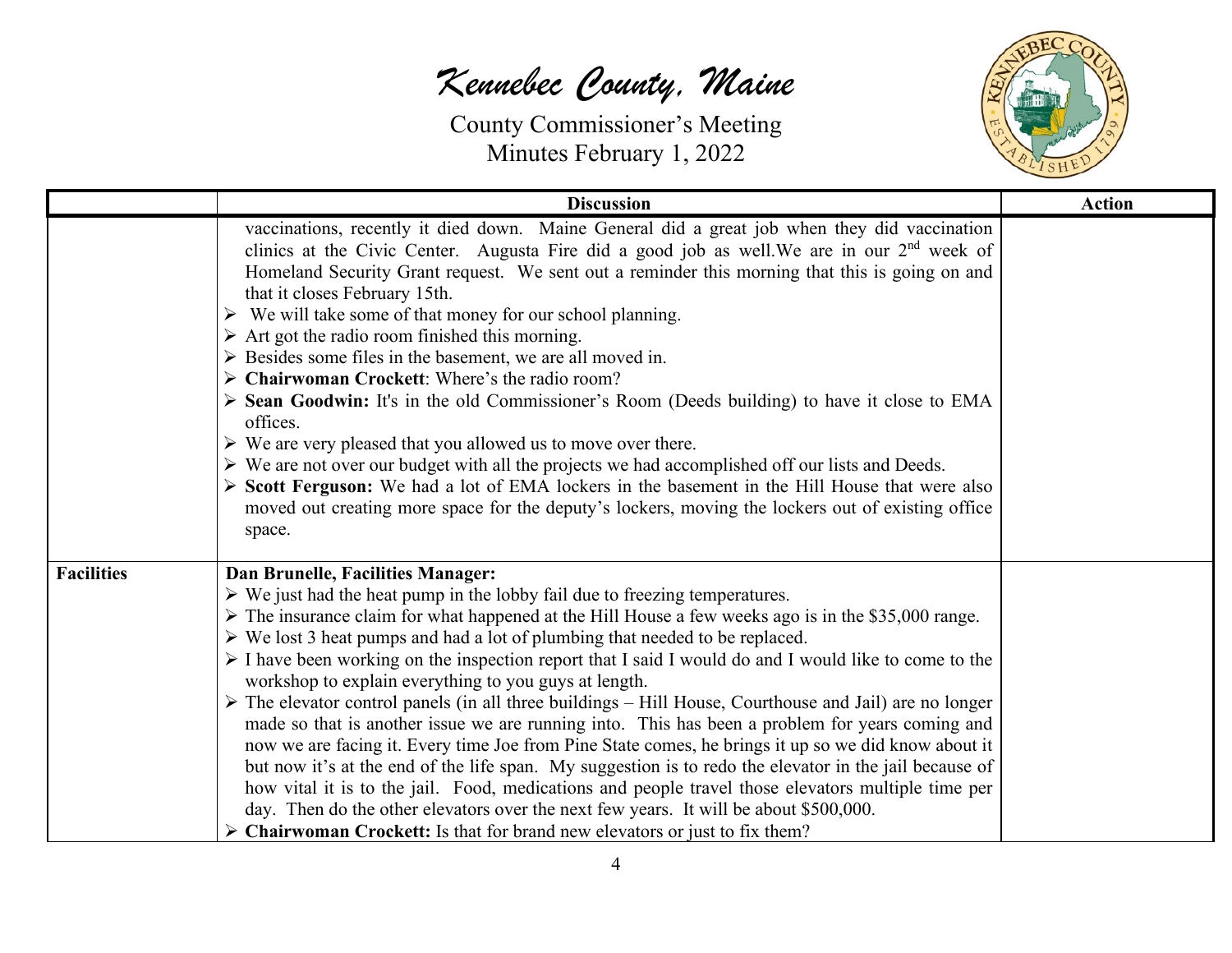

|                                         | <b>Discussion</b>                                                                                                                                                                                                                                                                                                                                                                                                                                                                                                                                                                                                                                                                                                                                                                                                                                                                                                                                                                                                                                                                                                                                                                                                             | <b>Action</b> |
|-----------------------------------------|-------------------------------------------------------------------------------------------------------------------------------------------------------------------------------------------------------------------------------------------------------------------------------------------------------------------------------------------------------------------------------------------------------------------------------------------------------------------------------------------------------------------------------------------------------------------------------------------------------------------------------------------------------------------------------------------------------------------------------------------------------------------------------------------------------------------------------------------------------------------------------------------------------------------------------------------------------------------------------------------------------------------------------------------------------------------------------------------------------------------------------------------------------------------------------------------------------------------------------|---------------|
|                                         | $\triangleright$ Dan Brunelle: That is for all new panels and some new doors (to fix them).<br>> Scott Ferguson: Dan is doing inspections of all County buildings. I asked Dan once he finishes<br>the inspections for the report and we will come up with an action plan to address the deferred<br>maintenance at the county. This information will need to be incorporated into our capital projects<br>plans.<br>$\triangleright$ Dan Brunelle: Right now, we are dealing with emergencies instead of planning ahead.<br>$\triangleright$ We have 8 failed heat pumps, 3 are covered under the insurance claim.<br>$\geq 01/31/2022$ the fire alarm went off twice and that is due to the sprinkler system depressurizing<br>which caused the system to think it was being used and trigger the alarm. The pressure switch was<br>not doing the proper job. They are here dealing with that now.<br>$\triangleright$ Right now, we don't have a work crew that is able to help with snow removal and such so<br>maintenance is working hard to keep up with everything going on.<br>$\triangleright$ Chairwoman Crockett: Looks like we need to get you some help.<br>$\triangleright$ Dan Brunelle: That would be great. |               |
| <b>Information</b><br><b>Technology</b> | <b>Devon Parsons, IT Director:</b><br>$\triangleright$ Operations are going well<br>$\triangleright$ We did get the two file servers from the FEMA grant<br>$\triangleright$ We got the Kennebec. Gov domain and we are working on setting that up.<br>$\triangleright$ We are keeping busy on day-to-day projects.<br>$\triangleright$ Commissioner Rines: What are those projects?<br>> Devon Parsons: The ".gov" domain, working on Knox's website, the updates at Deeds<br>$\triangleright$ Chairwoman Crockett: IT does our website? There is something on there that says to contact<br>Bob Devlin.<br>> Devon Parsons: Jason does, we will go in and fix that. We thought we had made all the changes,<br>but we must have missed one.<br>$\triangleright$ Commissioner Rines: Why are you working on Knox County's website?<br>> Scott Ferguson: The Sheriff from Knox called Sheriff Mason and said that he liked the way the<br>Sheriff's website looked and asked if we would help. I thought that it would be good to assist                                                                                                                                                                                      |               |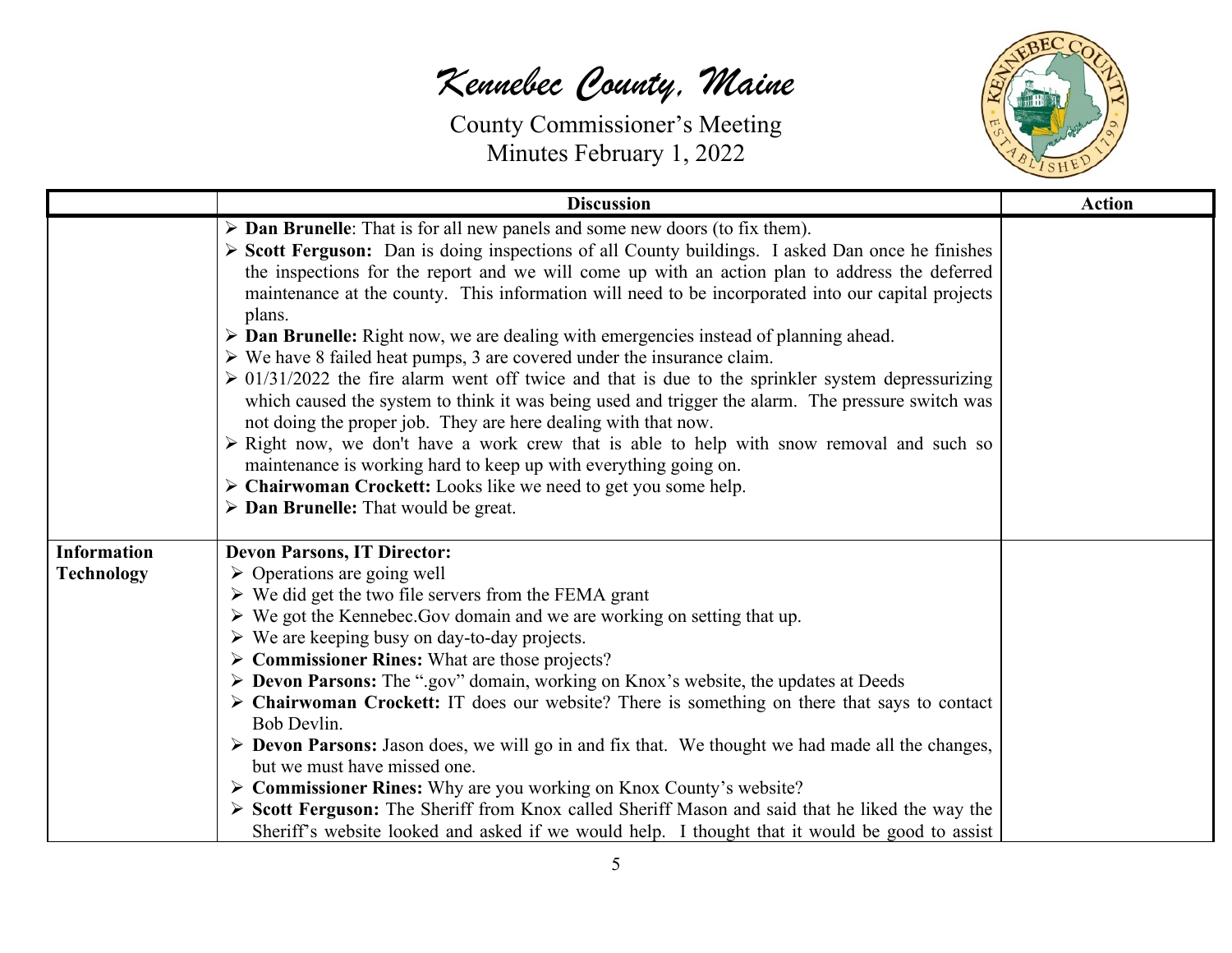

|                           | <b>Discussion</b>                                                                                               | <b>Action</b> |
|---------------------------|-----------------------------------------------------------------------------------------------------------------|---------------|
|                           | Oxford to foster intermunicipal relationships.                                                                  |               |
|                           | > Chairwoman Crockett: Is EMA all set up over at DEEDS?                                                         |               |
|                           | > Devon Parsons: Yes, they have been set up since they moved and all along.                                     |               |
| Probate                   | <b>Kathy Ayers, Register of Probate:</b>                                                                        |               |
|                           | $\triangleright$ We are on track to make our revenues.                                                          |               |
|                           | Tomorrow we will have a full day of court.                                                                      |               |
|                           | I will be listening to the proposed changes to the Name Change Bill.<br>➤                                       |               |
|                           | The Study Bill is out LD1950.<br>➤                                                                              |               |
|                           | Chairwoman Crockett: Are they taking you (Probate)?<br>➤                                                        |               |
|                           | <b>Kathy Ayers:</b> They can't really because the County owns not only us (employees) but the                   |               |
|                           | records. It seems like it will have a large price tag. They may pick something else to hone in on.              |               |
|                           | I did a talk with the judge's assembly about uniformity issues and where the buck stops in some                 |               |
|                           | places.                                                                                                         |               |
|                           | Commissioner Rines: Can you clarify what you mean?                                                              |               |
|                           | <b>Kathy Ayers:</b> Some judges do things differently and they need to work on that so that there is            |               |
|                           | more uniformity. Another thing is how the finances are done and I will be bringing that up at the               |               |
|                           | MCCA board meeting. For instance, an abstract that is sent to Deeds, we collect a fee and then                  |               |
|                           | send a portion to Deeds. In other counties people do one portion to Probate and then one portion                |               |
|                           | to Deeds instead of involving probate in the Deeds part of it.                                                  |               |
|                           | <b>Commissioner Rines:</b> If that is separated in other places why do we do it this way?<br>➤                  |               |
|                           | <b>Kathy Ayers:</b> There is a statute that says I need to pay, and I think that is why we do it.<br>➤          |               |
|                           |                                                                                                                 |               |
| <b>Sheriff/Correction</b> | <b>Sheriff Ken Mason:</b>                                                                                       |               |
| s:                        | I don't have a lot on my end, it's nice to see we have 6 new people and 2 new rehires like Megan                |               |
|                           | said.                                                                                                           |               |
|                           | $\triangleright$ Deputy Wolongevicz picked up his K9 on Sunday and they are getting to know each other and will |               |
|                           | begin training. Deputy Boudreau was good enough to care for the K9 while we were in the                         |               |
|                           | process of hiring the K9 deputy.                                                                                |               |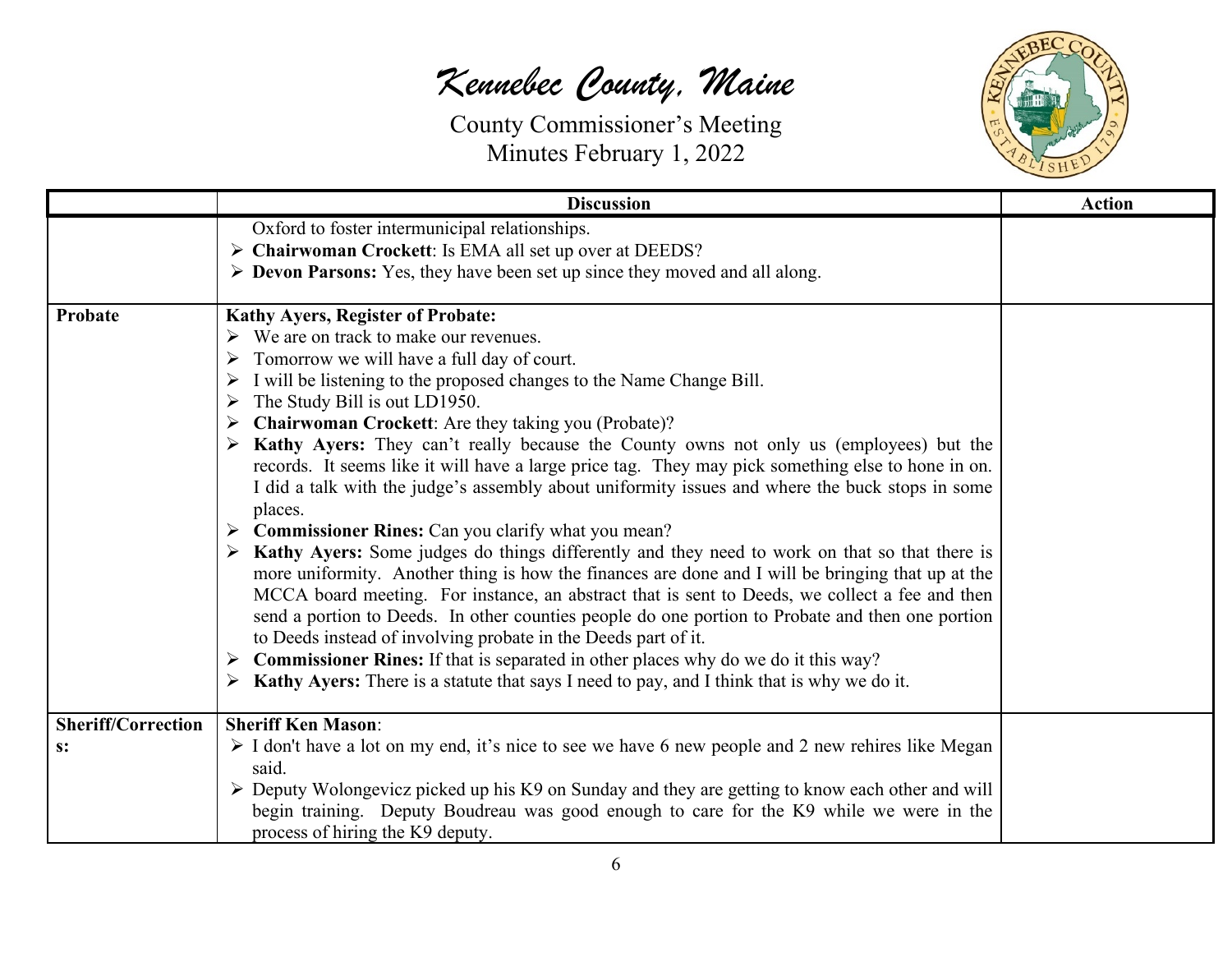

|                       | <b>Discussion</b>                                                                                                                                                                                                                                                                                                                                                                                                                                                                                                                                                                                                                                                                                                                                                                                                                                                                                                                                                                                                                                                                                                                                                                                                                  | <b>Action</b> |
|-----------------------|------------------------------------------------------------------------------------------------------------------------------------------------------------------------------------------------------------------------------------------------------------------------------------------------------------------------------------------------------------------------------------------------------------------------------------------------------------------------------------------------------------------------------------------------------------------------------------------------------------------------------------------------------------------------------------------------------------------------------------------------------------------------------------------------------------------------------------------------------------------------------------------------------------------------------------------------------------------------------------------------------------------------------------------------------------------------------------------------------------------------------------------------------------------------------------------------------------------------------------|---------------|
|                       | $\triangleright$ Deputy Johnson is still deployed to the southern border.<br>$\triangleright$ We have a conditional offer of employment out for our other vacant deputy position. The person<br>just needs to pass their polygraph.<br>$\triangleright$ Chairwoman Crockett: Will we need to pay for this deputy?<br>> Sheriff Ken Mason: No, he is a green pin, and we will send him to the academy and be able to<br>train him.<br>Corey Goodchild, Asst. Jail Administrator:<br>$\triangleright$ We have a population of 111 inside the jail.<br>$\triangleright$ We have 9 inmates going to prison this week.<br>$\triangleright$ We have 2 inmates that Riverview is taking as well.<br>$\triangleright$ We had the 6 new recruits start last Monday and they are jiving well together.<br>$\triangleright$ We have 2 corrections officers at the academy currently which is via Zoom. This academy is only<br>5 weeks long and will do their hands on MERC training in person at our facility with our MERC<br>trainers.<br>$\triangleright$ Sheriff Ken Mason: We also have 2 corrections officers out on medical leave currently.                                                                                          |               |
| <b>Administrator:</b> | <b>Administrator Ferguson:</b><br>$\triangleright$ I've been involved in what Dan is going through and I really appreciate the maintenance team for<br>the work they have done. There's a lot that needs to be addressed. Dan mentioned the chimney,<br>the bricks are literally falling off and we will look into rebuilding the chimney in the Spring. We<br>had a contractor from G&E Roofing to discuss the court roof, but since that is currently okay, we<br>asked him to look at the jail roof that has been leaking for some time. The granite at the entrance<br>to the Court House is deteriorating, Dan is looking at why this is happening. Also, the retaining<br>wall on Court Street is collapsing; this too will need to be addressed in the spring. There are quite<br>a few things from the infrastructure point that needs to be done; I'm afraid the list may be long.<br>$\triangleright$ Commissioner Rines: I think there was a lot of discussion about the retaining wall, the only way<br>to assure that problem wouldn't occur is cutting down the tree and other people didn't want to do<br>that.<br>Scott Ferguson: Well, if we have to cut down the tree in order to keep the retaining wall up, we |               |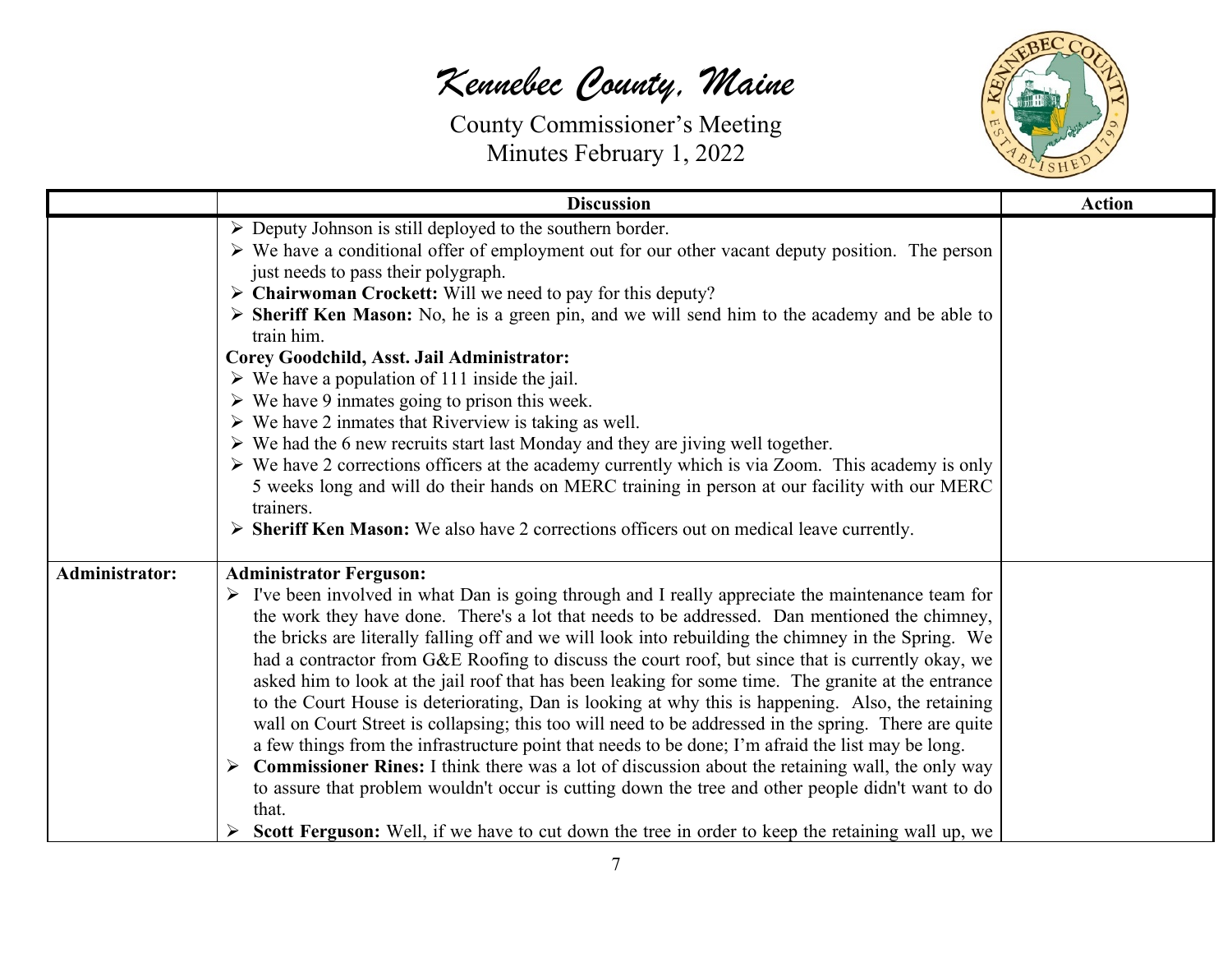

|                                                | <b>Discussion</b>                                                                                                                                                                                                                                                                                                                                                                                                                                                                                                                                                                                                                                                                                                                                                                                                                                                                                                                                                                                                                                                                                                                                                                                                                                                                                                                                                                                                                                                                                                                                                                                                                                                                                                                                                                                                                                                                                                        | <b>Action</b>                      |
|------------------------------------------------|--------------------------------------------------------------------------------------------------------------------------------------------------------------------------------------------------------------------------------------------------------------------------------------------------------------------------------------------------------------------------------------------------------------------------------------------------------------------------------------------------------------------------------------------------------------------------------------------------------------------------------------------------------------------------------------------------------------------------------------------------------------------------------------------------------------------------------------------------------------------------------------------------------------------------------------------------------------------------------------------------------------------------------------------------------------------------------------------------------------------------------------------------------------------------------------------------------------------------------------------------------------------------------------------------------------------------------------------------------------------------------------------------------------------------------------------------------------------------------------------------------------------------------------------------------------------------------------------------------------------------------------------------------------------------------------------------------------------------------------------------------------------------------------------------------------------------------------------------------------------------------------------------------------------------|------------------------------------|
|                                                | can to do that and we can also replant another tree.<br>$\triangleright$ We met with Crisis and Counseling to talk about the 2 grants and to talk about who is responsible<br>for the management of the two grants. We are also working to assign a county program manager<br>to manage the grants.<br>McGee's won the bid for removing the fuel tank for the generator replacement. Removing the fuel<br>tank is about $$25,000$ .<br>$\triangleright$ February 2 <sup>nd</sup> is the software demo for the Human Resources and Finance systems. I am extending<br>an invitation to other Counties and Towns.<br>$\triangleright$ LD1654 is going forward to restate the county jail tax caps.<br>> Augusta Fuel has had an outbreak of Covid so no one from their office is coming in right now to<br>fix those units.<br>$\triangleright$ MCCA is collectively submitting a request to MDOC for the \$1.7M. While we requested \$47K,<br>the amount was prorated down to \$28K. We did get ahead of this when we asked for \$58,000 to<br>address the plumbing issues at the jail.<br>$\triangleright$ We are also looking at the jail's medical provider (CHP) cost structure and we plan to compare it<br>to other counties and MDOC.<br>$\triangleright$ Commissioner Rines: How many providers are there in the state of Maine?<br>$\triangleright$ Sheriff Ken Mason: I believe when we got the bid back there were only 4 on there.<br>> Scott Ferguson: The State has a contract list which posts vendor that can be used and we can<br>certainly look into that as well.<br>> I am following up with Anthony Wilson, Belgrade Town Manager and Ole Amundsen, KVCOG<br>Executive Director, to continue to discuss the need for Code Enforcement Officers and now EMA<br>to discuss a possible partnership with the County to provide Code Enforcement and EMA help. I<br>have invited Sean and Art to attend. |                                    |
| <b>Old Business/</b><br><b>Follow Up Items</b> | 03-25) Motion and second to adopt the Kennebec County Education Assistance Policy<br>$\triangleright$ DocuSign for Signatures: proposal to use electronic signatures to speed up warrant processing<br>RFP has closed for the ARPA Consultant, and we had 5 applicants and it is great to see<br>experienced firms coming forward. Cindi and Scott will initially review the proposals for                                                                                                                                                                                                                                                                                                                                                                                                                                                                                                                                                                                                                                                                                                                                                                                                                                                                                                                                                                                                                                                                                                                                                                                                                                                                                                                                                                                                                                                                                                                               | Tabled<br>Tabled for consideration |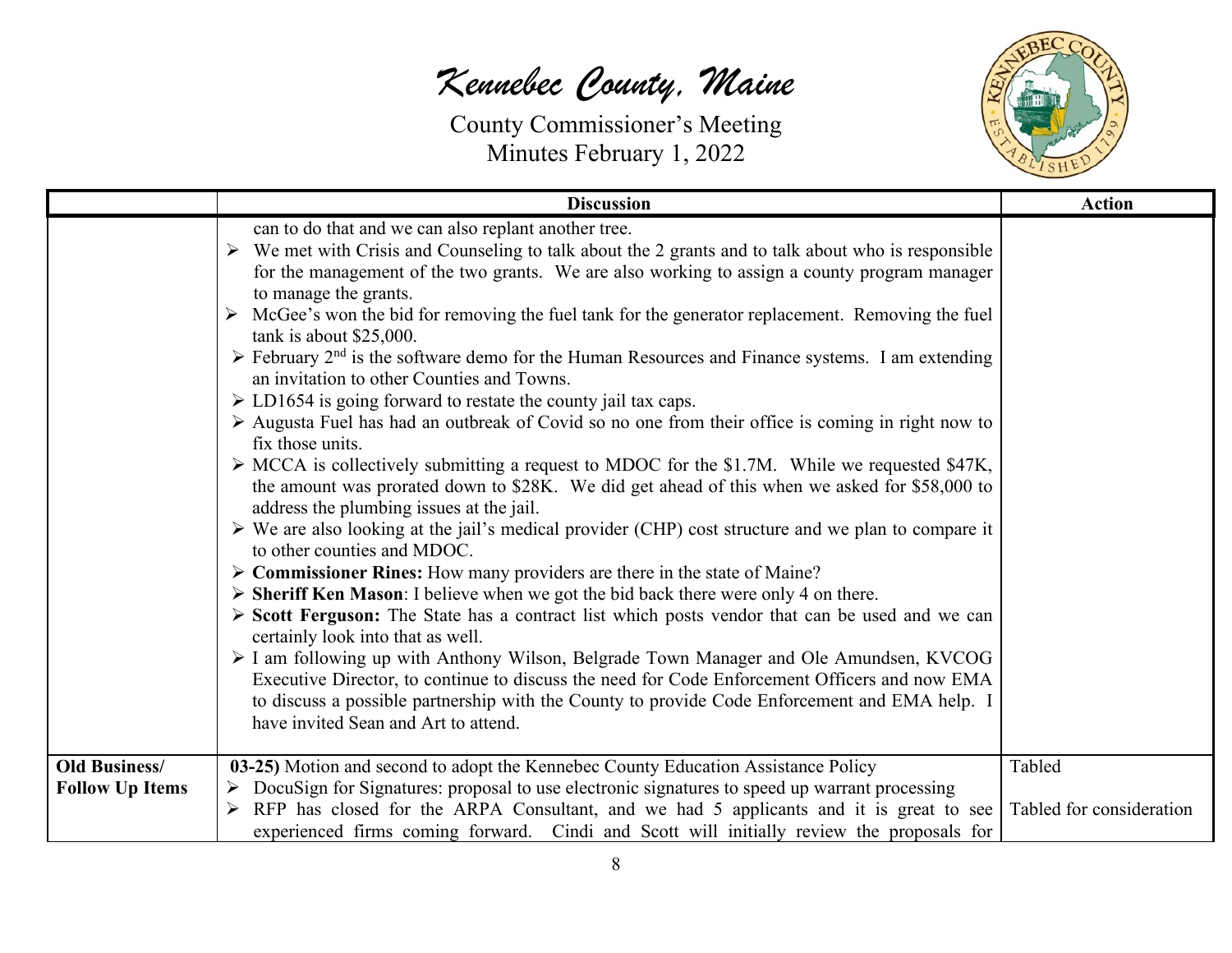

|                         | <b>Discussion</b>                                                                                                                                                                                                                                                                                                                                                                                                                                                                                                                                                                                                                                                                                                                                                                                                                                                                                                                                                        | <b>Action</b>                                                                |
|-------------------------|--------------------------------------------------------------------------------------------------------------------------------------------------------------------------------------------------------------------------------------------------------------------------------------------------------------------------------------------------------------------------------------------------------------------------------------------------------------------------------------------------------------------------------------------------------------------------------------------------------------------------------------------------------------------------------------------------------------------------------------------------------------------------------------------------------------------------------------------------------------------------------------------------------------------------------------------------------------------------|------------------------------------------------------------------------------|
|                         | discussion with the Commissioners.<br>HR Director position closed, and candidates have been contacted for interviews which have been<br>➤<br>narrowed down to three candidates. The interviews are scheduled for next Tuesday. The HR<br>consultant commented that she felt there was only 1 qualified person for the job; we disagree.                                                                                                                                                                                                                                                                                                                                                                                                                                                                                                                                                                                                                                  | Update<br>Update                                                             |
| <b>Warrants</b>         | Warrants                                                                                                                                                                                                                                                                                                                                                                                                                                                                                                                                                                                                                                                                                                                                                                                                                                                                                                                                                                 | Signatures required                                                          |
| <b>Change of Status</b> | <b>Payroll Change Notices</b>                                                                                                                                                                                                                                                                                                                                                                                                                                                                                                                                                                                                                                                                                                                                                                                                                                                                                                                                            | Signatures required                                                          |
| <b>New Business</b>     | $\triangleright$ Covid Policy Update: Change the return to workdays from 10 to 5 if asymptomatic if following<br>masking requirements as set forth by the CDC.<br>> Adopt Amendments to Kennebec County Retirement Plan to merge 401A Plans and Create  <br>Consistency of County Contributions to Retirement Plans (see attached Resolve)<br>$\triangleright$ Accept check from Lewis J. Sheaffer Community Foundation in the amount of \$10,000<br>Premium Pay for Essential Workers<br>➤<br>Motion to recognize employees of Kennebec County as essential to the citizenry of Kennebec<br>$\circ$<br>County to provide employees of Kennebec County premium pay to eligible workers<br>performing essential tasks to the public as defined by the American Rescue Plan act of 2021<br>during the COVID-19 public health emergency (March 15, 2020 to December 31, 2021) and in<br>appreciation of their continuing service to the citizens of Kennebec County, Maine. | Approved 2-0<br>Approved 2-0<br>Approved 2-0<br>Approved 2-0<br>Approved 2-0 |
| <b>Miscellaneous</b>    |                                                                                                                                                                                                                                                                                                                                                                                                                                                                                                                                                                                                                                                                                                                                                                                                                                                                                                                                                                          |                                                                              |
| <b>Public Comments</b>  | Scott Mills: I was just here to see if there was any mention of the COVID policy. Of the people<br>that have had COVID it was not spread to any other employees and this was before policy went<br>into effect. I hope you take into consideration how well the Sheriff has done to keep the<br>employees safe and healthy.<br>Sheriff Ken Mason: They all have done a good job protecting each other.<br>Brittany Johnson: I was going to touch base on premium pay, but it looks like it has been<br>addressed. I wanted to explain what we have had to work through so that you guys would                                                                                                                                                                                                                                                                                                                                                                            |                                                                              |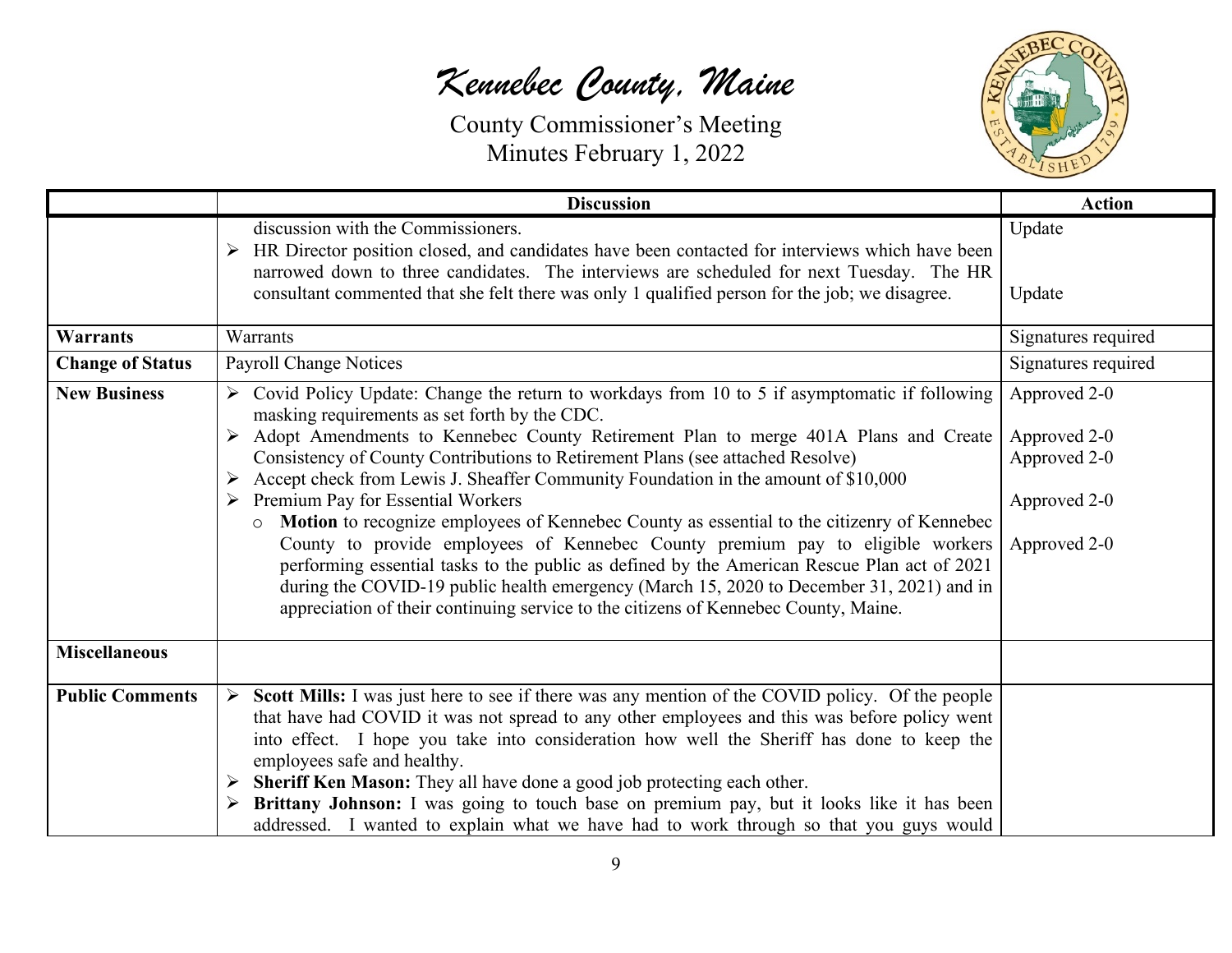County Commissioner's Meeting Minutes February 1, 2022



|                    | <b>Discussion</b>                                                                                                                                                                                                                    | <b>Action</b>        |
|--------------------|--------------------------------------------------------------------------------------------------------------------------------------------------------------------------------------------------------------------------------------|----------------------|
|                    | understand what we have dealt with during the pandemic.<br><b>Jeremy York:</b> Thank you for passing the premium pay. My family is thankful. I would also like<br>to ask if you are asymptomatic that you don't need to test weekly. |                      |
| <b>Adjournment</b> | Adjourned at 1:30 PM                                                                                                                                                                                                                 | 2 in favor 0 opposed |

Respectfully Submitted:

Megan Dickey, Assistant Human Resources Manager